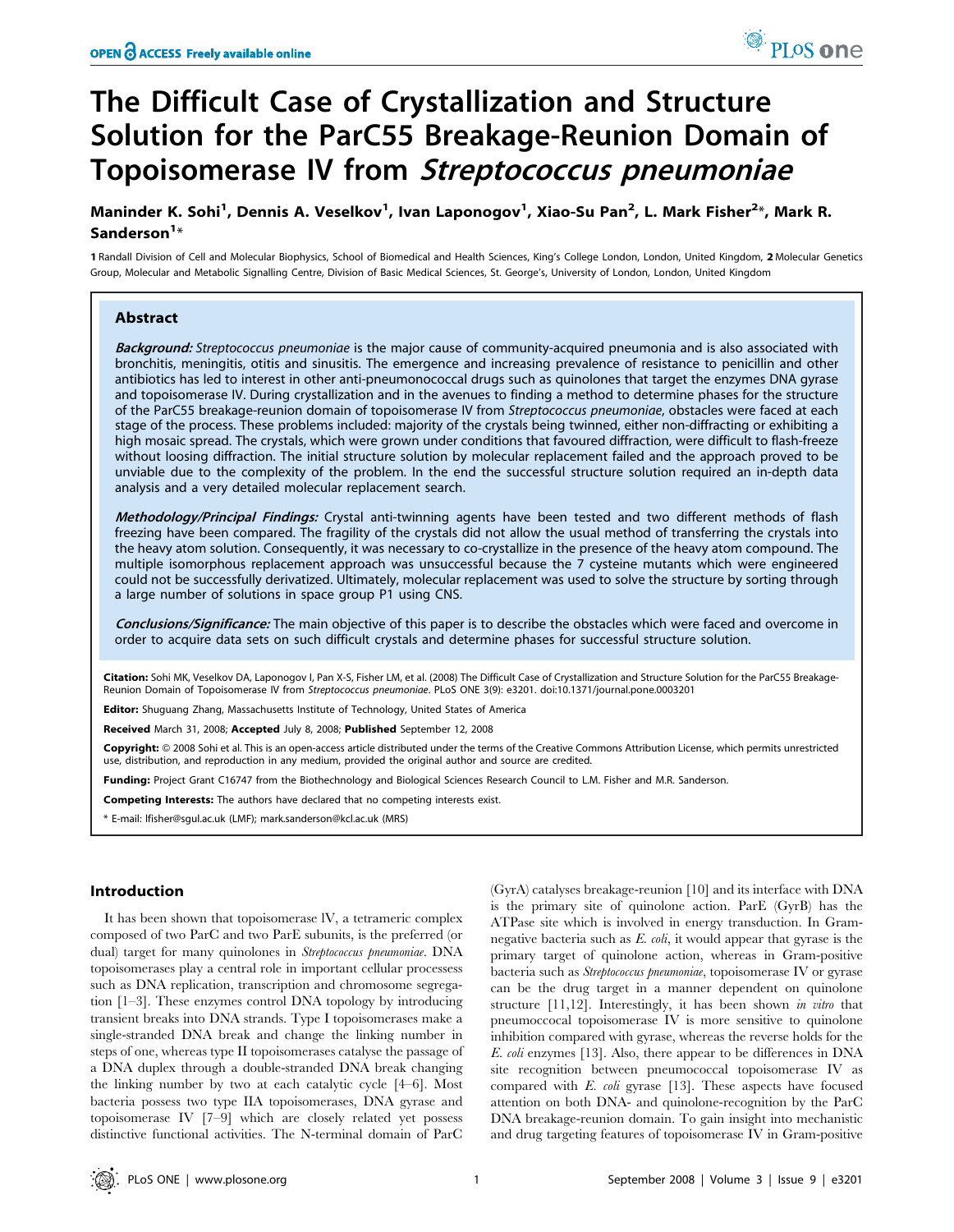bacteria, we sought to express the 55-kDa breakage-reunion domain of Streptococcus pneumoniae ParC (ParC55) and to determine its X-ray crystal structure.

Here we go beyond the narrow documentation of final crystallization conditions that produced the refinement-data crystal, to describe the pathway to successful crystallization, data collection and phase determination of this difficult protein with the hope that our experiences will be instructive to others faced with challenging crystallization problems. In this study, the 490-amino acid residue N-terminal DNA breakage-reunion domain of ParC (ParC55), selenomethionine-labelled 1–490 amino acid residue ParC (Se-Met-ParC55) and a variety of cysteine mutants of 1–490 amino acid residue ParC have been expressed in E. coli and purified to homogeneity. It proved relatively straightforward to express the pneumococcal ParC55 in E. coli and to purify the protein to homogenity. However, problems were encountered at the crystallization stage including twinning and a lack of diffraction for the majority of the crystals grown. Crystallization conditions which included anti-twinning agents, detergents, various precipitants and buffering systems have been tested with an aim to obtain well diffracting single untwinned crystals. Two different methods of flash freezing, one using liquid nitrogen and the other using propane have been compared in order to minimize lattice disordering during freezing. Three different methods of producing heavy atom derivatized crystals, for acquiring data for phasing the structure, have been tested. We obtained two crystal forms, the orthorhombic and the hexagonal. The orthorhombic I222 crystals have unit-cell parameters  $a = 136.92 \text{ Å}, b = 137.85 \text{ Å},$ c = 326.02 Å,  $\alpha = \beta = \gamma = 90^\circ$ . The hexagonal crystal form diffracts to a lower resolution of  $5 \text{ Å}$  at the synchrotron. Data have been collected to  $2.7$  Å. As a path to structure solution, several approaches were taken concurrently such as tackling the structure by multiwavelength anomalous diffraction (MAD) employing crystals of selenomethionine-substituted ParC55, using molecular replacement and the GyrA coordinates as a starting structural model, and using multiple isomorphous replacement on the crystals of ParC protein with engineered cysteines, which could potentially be derivatized with a heavy atom through soaking or by co-crystallization [14–16]. We have recently reported the full structure solution and refined structure of ParC55, the quinolone target, from Gram-positive bacterium [17]. Carr et al. have described the crystallization of two N-terminal fragments of ParC from another Gram-positive bacterium namely Staphylococcus aureus [18].

#### Results and Discussion

# Purification of ParC55, Se-Met-ParC55 and the mutants of ParC55

ParC55, Se-Met-ParC55 and the mutants of ParC55 bearing hexahistidine tags were expressed at high levels comprising up to 50% to 60% of the total soluble bacterial protein. It was possible to purify the expressed protein to a single band, as detected by SDS-PAGE, by two cycles of chromatography using a nickel-NTA affinity column (Figure 1, lanes 2–9). Storage of the Se-Met-ParC55 at  $4^{\circ}$ C presented a problem because microcrystals grew in the stock solution at this temperature, which did not fully dissolve and acted as seeds in the crystallization drops, causing growth of a large number of tiny crystals and a substantial precipitation. Therefore, the protein stock was stored at  $-20^{\circ}$ C in the presence of 20% glycerol. Crystals grew reproducibly only from the batches which had not been frozen and thawed more than twice.



Figure 1. Analysis of purified ParC55 and its cysteine mutants by 10% SDS-polyacrylamide gel electrophoresis. Lane 1, molecular-weight markers; lane 2, wild-type; lane 3, Cys109; Lane 4, Cys110; Lane 5, Cys190; lane 6, Cys294; lane 7, Cys387; lane 8, Cys426; lane 9, Cys437. The molecular weights of the markers are indicated. doi:10.1371/journal.pone.0003201.g001

#### The wild-type ParC55 crystals and data collection

Two crystal forms of the wild-type ParC55 grew from precipitant solutions containing polyethylene glycol (PEG) 6000, 8000 and 20,000. The crystal form and diffraction quality of the crystals were found to be pH dependent. The capillary mounted, diamond shaped crystals (Figure 2A) which grew at pH between 4.0 and 6.0, diffracted to 3.5  $\AA$  whereas the hexagonal plates or needles (Figure 2B), grown at pH above 6.0, diffracted only to 8–5 A. It was not possible to collect any diffraction data for structure determination using the capillary mounted crystals, because they ceased diffracting after only 1–2 frames. Both crystal forms were difficult to handle during mounting and flash-freezing procedures and had a tendency to crack when the drop containing the crystal was touched even without disturbing the crystal. Only one crystal from each drop could be used given that the remaining crystals started to deteriorate as soon as the well was opened. The inclusion of 25–30% glycerol in the crystallization drop (added to avoid changes in the crystal environment during freezing) was found to be useful in obtaining diffraction to 2.8  $\AA$  (Table 1). However, these crystals were slow to grow, requiring 6–8 weeks, and exhibited a high mosaic spread. The best diffracting crystals of the wild-type ParC55 grew from 100 mM Tris-HCl, pH 5.5, 200 mM NaCl, 1 mM aˆ-mercaptoethanol, 0.05% sodium azide and 10% of 1:1 ethanol-isopropanol as precipitant and diffracted to 2.7 Å (Figure 3A). In this case, the crystallization drops



Figure 2. The crystal forms. (A) Orthorhombic crystal of Cys426 grown from 8% PEG 20,000, 200 mM sodium chloride, 100 mM Tris-HCl, pH 5.0, 0.1% sodium azide. (B) Hexagonal crystal of ParC55 grown from 8% PEG 20,000, 200 mM sodium chloride, 100 mM Tris-HCl, pH 7.0, 0.1% sodium azide.

doi:10.1371/journal.pone.0003201.g002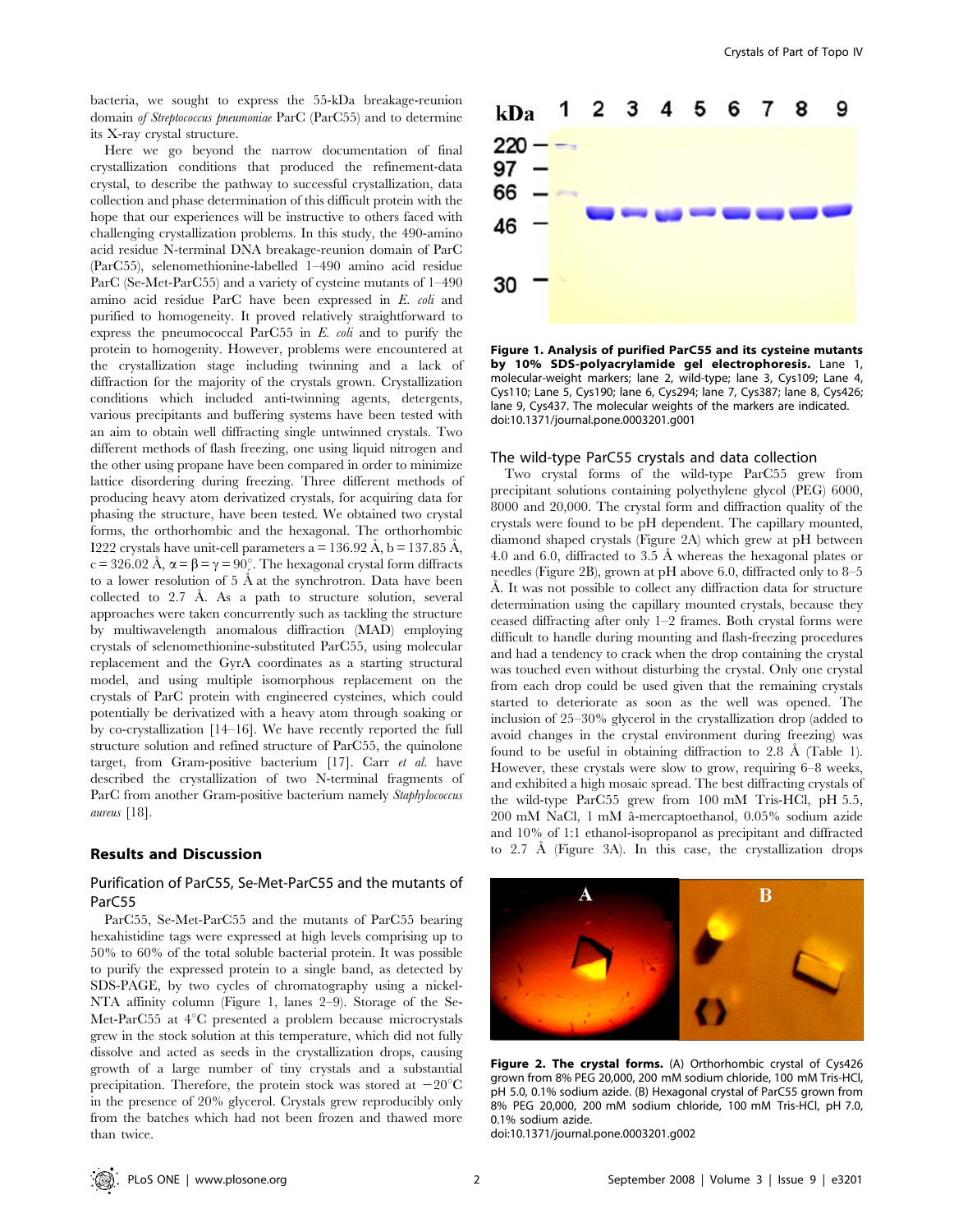Table 1. Crystals tested for diffraction in-house.

| l Protein                                                                                                | No. of crystals tested | No. of crystals diffracted |             |              |  |  |
|----------------------------------------------------------------------------------------------------------|------------------------|----------------------------|-------------|--------------|--|--|
|                                                                                                          |                        | $2.8 - 4$ $\AA$            | $4.1 - 5$ Å | $5.1 - 14$ Å |  |  |
| ParC55 crystals grown from crystallization solution without glycerol                                     | 65                     |                            |             | 8            |  |  |
| ParC55 crystals grown from crystallization solution containing 20% glycerol                              | 29                     |                            |             | $\Omega$     |  |  |
| Se-Met-ParC55 crystals grown from solutions without glycerol                                             | 10                     | 4                          |             | $\Omega$     |  |  |
| Se-Met-ParC55+ethylmercury chloride crystals grown from solutions without<br>glycerol                    | 8                      |                            | $\Omega$    | $\Omega$     |  |  |
| ParC Cys190+ethylmercury chloride crystals grown from solutions without<br>glycerol                      | 6                      | $\Omega$                   |             | 0            |  |  |
| ParC55 crystals grown from crystallization solution without glycerol and<br>soaked in platinum compounds | 65                     |                            |             | 8            |  |  |

doi:10.1371/journal.pone.0003201.t001

contained 6 il protein solution and 6 il precipitant solution and the reservoir was 500 il. Thus changing the precipitant from PEG to a mixture of ethanol and isopropanol led to obtaining a data set for the first time.

The cryoprotectant solutions containing 2-methylpropane-1,3 diol (MPD), sucrose or glycerol, which are normally suitable for the other protein crystals grown under the same crystallization conditions as the wild-type ParC55 crystals, did not stabilize these crystals. For example, only one out of 34 crystals tested diffracted to 3.5 Å at SRS Daresbury. The orthorhombic crystals, which grew from a precipitant solution containing a mixture of methanol and ethanol, belong to space group I222 and have unit-cell parameters  $a = 136.92$  Å,  $b = 137.85$  Å,  $c = 326.02$  Å,  $\alpha = \beta = \gamma = 90^{\circ}$ . The cryoprotectant that worked best for these crystals was composed of 30% MPD in 150 mM sodium chloride, 0.1% sodium azide, 100 mM Tris-HCl, pH 7.0. Efforts to obtain well diffracting crystals by changing the buffering system from Tris-HCl to citrate, MES or imidazole were not successful. Most of the crystals were either visibly twinned or formed clusters. None of



Figure 3. The Diffraction images. (A) Wild type ParC55 twinned crystal grown in a hanging drop containing 6 µl of the protein solution at 3 mg/ml concentration and 6 µl of the reservoir solution containing 200 mM sodium chloride, 0.09 mM sodium azide, 5% (v/v) ethanol, 5% (v/v) isopropanol, 90 mM Tris-HCl, pH 5.5. The diffraction image was taken from the highest resolution (2.7Å) data set collected at ESRF BM 30A. Crystal to detector distance was 340 mm and the exposure time 160 seconds. (B) Mutant Cys426 crystal grown from 6% PEG 400, 1 mM b-mercaptoethanol, 0.05% sodium azide, 200 mM sodium chloride, 100 mM Tris-HCl, pH 6.5. The image was taken from the data set collected at Rigaku Americas Corporation (The Woodlands, Texas, USA) with crystal to detector distance of 336 mm and an exposure time of 5 min.

doi:10.1371/journal.pone.0003201.g003

the additives used in our experiments prevented the lattice twinning of these crystals.

# Se-Met-ParC55 crystals and comparison of flash-freezing using liquid nitrogen and liquid propane

Large Se-Met-ParC55 crystals grew from PEG 400 and from PEG 8000 within a few days. The molecular weight of the PEG used for crystallization as well as the method of flash-freezing the crystals proved to be very important for obtaining diffraction data on these crystals. None of the 6 crystals flash-frozen using liquid propane diffracted, whereas some of the crystals frozen in liquid nitrogen diffracted to  $2.9 \text{ Å}$ . In this respect, the Se-Met-ParC55 crystals contrast with those of the C-terminal domain of UvrB crystals [19] which diffracted to a much better resolution when frozen in liquid propane than in liquid nitrogen. Here we report the comparison of our experiments with these two methods of flash-freezing using two proteins both of which are known to bind DNA. These crystals had the dimensions of  $100\times100\times100$  um and the unit-cell parameters  $a = 135.19$  Å,  $b = 137.36$  Å, c = 323.96 Å,  $\alpha = \beta = \gamma = 90^{\circ}$ .

From the analysis of Se-Met-ParC55 MAD data sets it was concluded that the relatively large number of Se sites (16 Se sites per monomer, 4 monomers per asymmetric unit) and twinning of the crystals that increased the number of the Se sites in the asymmetric unit to 128, made the determination and refinement of the Se positions very difficult. Addition of the mercury and the platinum compounds to the crystallization drops led to growth of the hexagonal form, even when the final pH in the drop was kept below 5.5. These crystals either did not diffract at all or diffracted to a very low resolution. Thus, it was not possible to collect any data on the heavy atom derivative crystals beyond 4 Å.

#### The mutant ParC55 crystals and diffraction

The cysteine mutants of ParC55 (Cys109, Cys110, Cys190, Cys294, Cys437, Cys387, Cys426) gave the same two crystal forms as the wild-type protein. The hexagonal crystals were very small. The orthorhombic crystals were tested for their diffraction quality and resolution. Both crystal forms were found to be twinned. The number of crystals tested for each mutant and their resolution limits are given in Table 2. The best resolution of  $3.25$  Å was obtained for the crystals of ParC55 Cys426 without derivatization (Figure 3B). The hexagonal form gave weak diffraction up to  $\sim 8$ Å. The mutant Cys426 protein, that gave the best diffracting crystals, was used for derivatization with mercury and platinum compounds both by co-crystallization and by crystal soaking. Only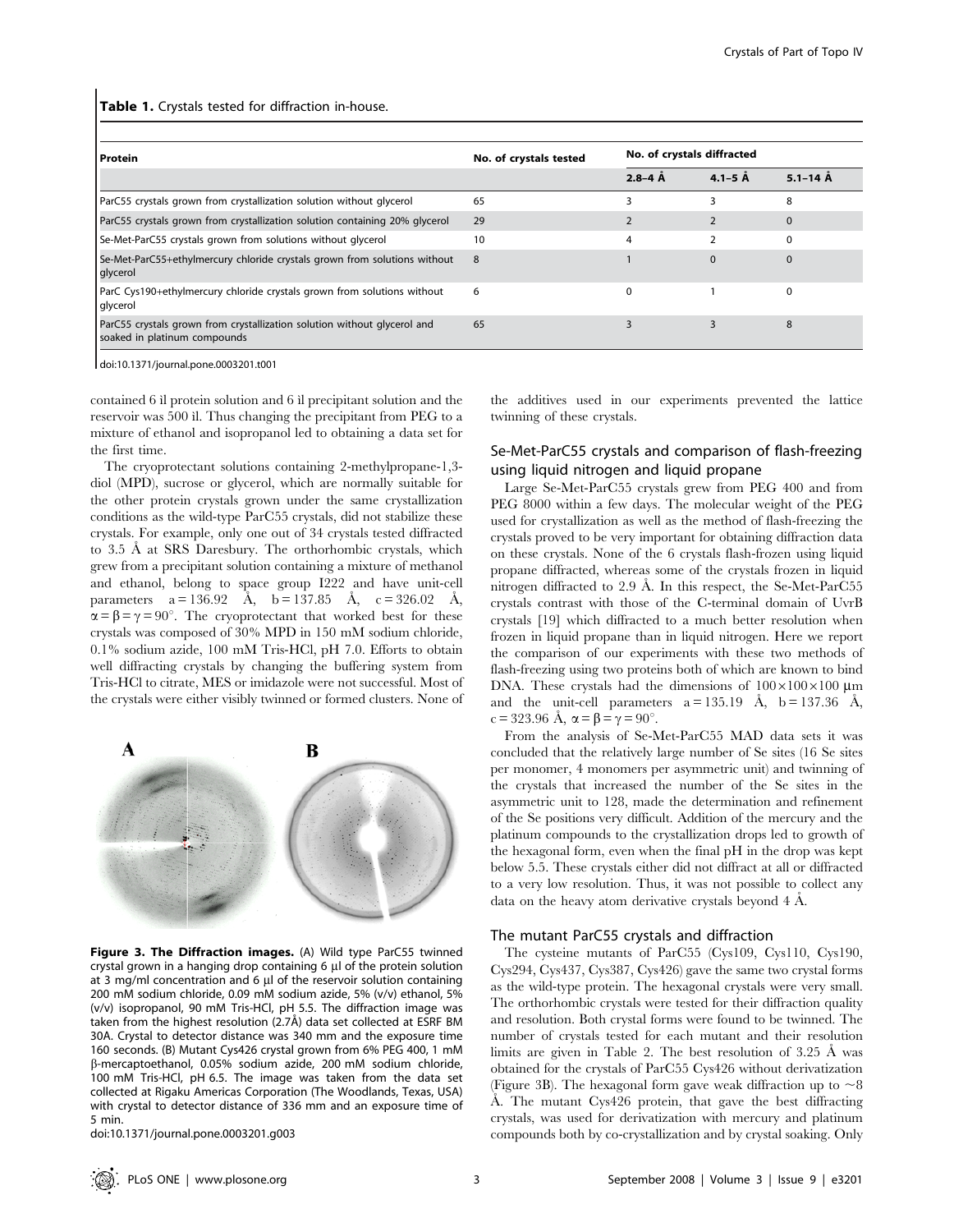Table 2. Mutant ParC55 crystals tested for diffraction inhouse.

| <b>Mutant</b> | No. of crystals tested | No. of crystals diffracted |                                    |          |  |
|---------------|------------------------|----------------------------|------------------------------------|----------|--|
|               |                        |                            | $3.1 - 4$ Å $4.1 - 6$ Å $7 - 11$ Å |          |  |
| Cys109        | 15                     | 0                          | $\Omega$                           | $\Omega$ |  |
| <b>Cys110</b> | $\overline{7}$         | 0                          | $\overline{2}$                     | 5        |  |
| Cys190        | 47                     | 5                          | $\Omega$                           | 5        |  |
| Cys294        | 9                      | $\Omega$                   | $\Omega$                           | 9        |  |
| Cys387        | 10                     | 1                          | 4                                  | 5        |  |
| Cys426        | 14                     |                            |                                    | 7        |  |
| Cys426+Hg     | 49                     | 1                          |                                    | $\Omega$ |  |
| Cys437        | 1                      | $\Omega$                   | $\Omega$                           | 1        |  |
| Cys190+Hg     | 49                     | 0                          | 4                                  | 43       |  |

doi:10.1371/journal.pone.0003201.t002

two out of the 49 crystals remained undamaged on soaking in the mercury compounds. The data collected on these crystals exhibited a low occupancy for mercury which was also indicated by fluorescence absorption edge scan. None of the co-crystals with mercury diffracted.

The reservoir solution conditions, using PEG, for the mutant crystals were similar to those determined for the wild-type ParC55 except that the pH boundary between the hexagonal and orthorhombic crystal forms was higher and the concentration of PEG, required for an optimum crystal size, was lower for the mutant protein than for the wild-type. Unfortunately, the resolution of their diffraction varied from crystal to crystal with two crystals in the same drop behaving differently. From exhaustive crystallization trials, many crystallization conditions were established all of which showed low reproducibility and produced only a very small number of crystals that diffracted. Unlike the wild-type ParC55, the mutant ParC55 crystals did not diffract well and exhibited a high mosaic spread when PEG was replaced with a 1:1 mixture of ethanol and isopropanol. Moreover, increasing the drop size resulted in just larger crystals which were very similar to the small crystals in terms of diffraction.

#### Structure solution for the ParC55

Even though much effort was expended in attempting to solve the Se sites using a wide range of software including the programs SOLVE, SHELXD, and SnB, a clear solution for the sites was not obtained. Although structures for homologous  $E$ . coli GyrA and  $E$ . coli ParC were available, our initial attempts to solve the ParC55 structure by molecular replacement using AMoRe [20,21] failed due to twinning and non-crystallographic symmetry of the crystals as the space group appeared to be I4 but later proved to be I222. A careful analysis of the diffraction data and the results of rotational searches in both space groups helped in establishing the real space group, which was I222 with non-crystallographic symmetry operators mimicking the symmetry of the I4 space group. In addition, the twinning operator (k,-h,l) was equivalent to one of the symmetry operators within I4. Ultimately, molecular replacement was used to solve the structure by sorting through a large number of solutions in space group P1 using CNS [22]. The final structure of the biological dimer of the ParC55 domain of topoisomerase IV from Streptococcus pneumoniae is represented in Figure 4. Each monomer contains two distinct regions labeled 'head' and 'tail'. The 'head' consists of the DNA binding domain labeled 'CAP-like' domain and the 'tower'. The helices  $\alpha$ 14,  $\alpha$ 18,  $\alpha$ 19 join the head with the tail. More details of the component parts such as  $\alpha$ 3,  $\alpha$ 4,  $\alpha$ 14,  $\alpha$ 18,  $\alpha$ 19 helices, active-site tyrosines and 100–122 loops as well as the electrostatic charge distribution have been discussed elsewhere [17].

## Materials and Methods

# Expression plasmid for the 55 kDa N-terminal fragment of ParC (ParC55)

The expression plasmid, encoding the N-terminal 1–490 amino acid residues of Streptococcus pneumoniae ParC with molecular weight 55.5 kDa (ParC55), was constructed as described [17]. The expressed ParC55 fragment carried a C-terminal hexahistidine tag and a single amino acid substitution (I489L) resulting from plasmid construction.

#### ParC55 expression and purification

E. coli BL21( $\lambda$ DE3) pLysS harbouring the expression plasmid was grown in 1 litre LB medium at  $30^{\circ}$ C to an OD<sub>600</sub> of 0.6. IPTG was added to 1 mM and the culture was incubated for a further three hours. Cells were harvested by centrifugation and the bacterial pellet was resuspended in 30 ml of binding buffer (20 mM Tris-HCl pH 8.0, 200 mM NaCl, 2 mM  $\beta$ -mercaptoethanol, 10% glycerol). The cell pellet was frozen in liquid nitrogen and stored at  $-80^{\circ}$ C overnight. Cells were thawed on ice and lysozyme was added to a final concentration of 0.02%. After brief sonication to reduce the viscosity, soluble cell extract was recovered by centrifugation and mixed with 1 ml Ni-NTA resin (Oiagen) at  $4^{\circ}$ C for 2 hours. The protein-bound resin was loaded onto a column, washed with 20 ml of binding buffer and then washed sequentially using the binding buffer containing 20 and 40 mM imidazole. ParC55 protein was eluted with the buffer containing 200 mM imidazole. Fractions were analyzed by SDSpolyacrylamide gel electrophoresis under reducing conditions and the gel was stained with Coomassie blue and those containing the purest protein were pooled together for dialysis against 50 mM Tris-HCl pH 7.5, 200 mM NaCl, 5 mM DTT and 10% glycerol. The protein was further purified by a second cycle of nickel affinity chromatography using the same column.

#### Expression and purification of Se-Met-ParC55

A defined medium was used for the production of Se-Met derivative of 1-490 residue fragment of ParC protein. It contained the following components in 1 litre: 6 g  $\text{Na}_2\text{HPO}_4$ , 3 g  $\text{KH}_2\text{PO}_4$ , 0.5 g NaCl, 1 g NH<sub>4</sub>Cl, 2 ml of 1 M MgSO<sub>4</sub>, 100 µl of 1 M CaCl<sub>2</sub>, 20 ml of 20% glucose, 0.5 ml of 1% thiamine, 10 ml of 400 mg/ml amino acid stock (without methionine), and 1 ml of 50 mg/ml selenomethionine. The expression plasmid for ParC55 was transformed into the host cell B834( $\lambda$ DE3)pLysS. Cells were grown overnight (17 h) in the above medium at  $30^{\circ}$ C to an OD<sub>600</sub> of 0.6. IPTG was added to a final concentration of 1 mM and the culture was grown for another two hours before harvesting. Se-Met-ParC55 was purified as described above for ParC55.

# Cys-mutant proteins (Cys109, Cys110, Cys190, Cys294, Cys387, Cys426, Cys437) derived from ParC55

ParC55 (residues 1–490) does not contain any cysteine residues so mutagenesis of the ParC55 expression plasmid allowed the introduction of a single cysteine at position 109, 110, 190, 294, 387, 426 or 437 of the protein. Pairs of 42-mer complementary oligonucleotide primers were designed to regions encompassing the relevant codon which was altered to that for cysteine (TGT or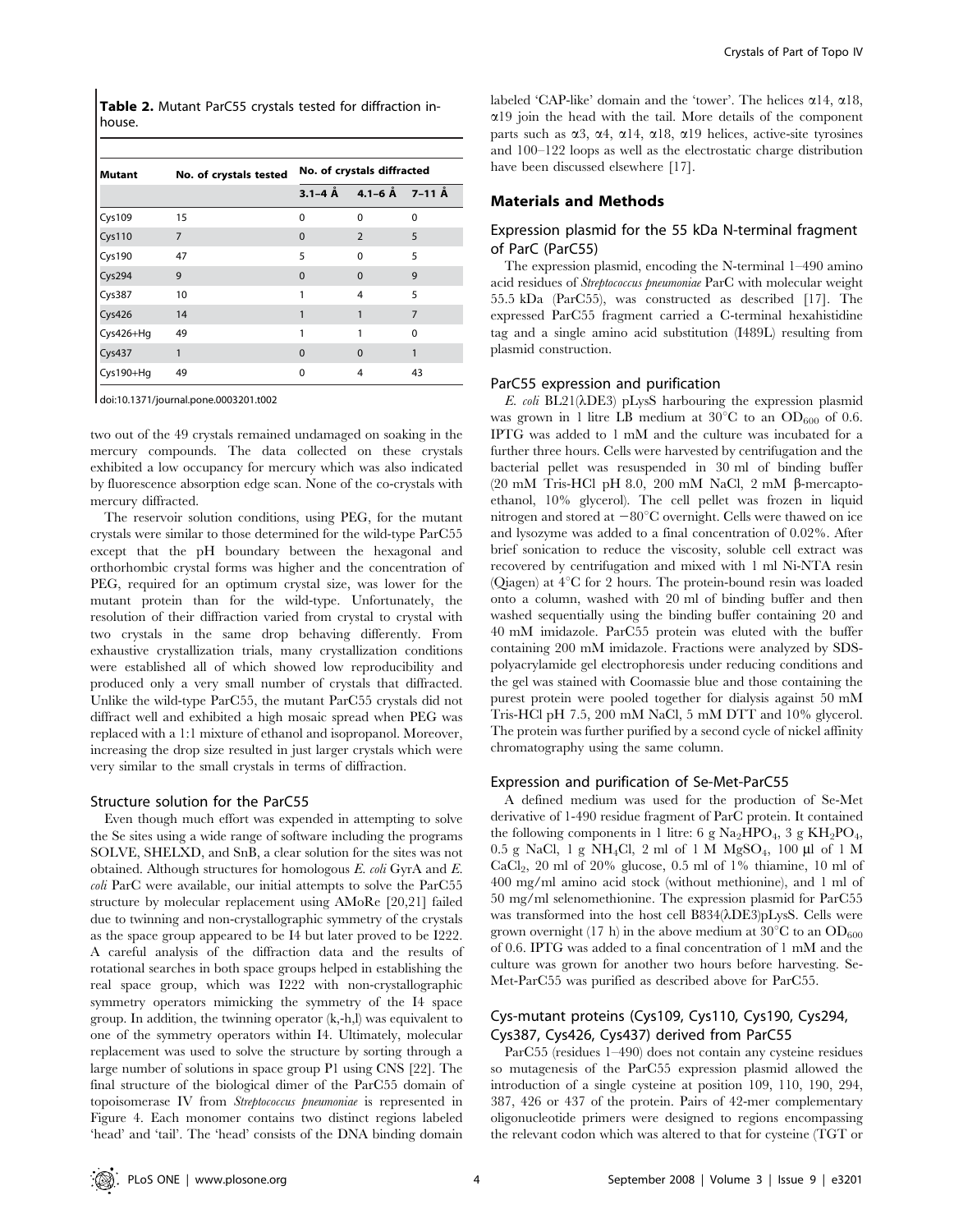

Figure 4. Orthogonal views of the ParC55 biological dimer from Streptococcus pneumoniae. (A) Cartoon representation. The 'towers' and the CAP-like domains are shown in ice blue; the 'tails' along with adjacent helices  $\alpha$ 14,  $\alpha$ 18 and  $\alpha$ 19 are in ochre; the helix  $\alpha$ 4 in red; the helix  $\alpha$ 3 in cyan; the 100–122 loop in yellow. The active-site tyrosines are shown in green. Residues responsible for drug-resistance upon mutation are in purple. (B) Electrostatic surface representation. The negatively charged regions are in red and positively charged regions are in blue. Panels were rendered using VMD [27], Pov-Ray and PyMOL [28]. doi:10.1371/journal.pone.0003201.g004

TGC). Mutagenesis was performed with the mutagenic primers and the expression plasmid for ParC55 as a template using the QuikChange site-directed mutagenesis kit (Stratagene) and following the manufacturer's instructions. Plasmids recovered from this procedure were sequenced to confirm that the correct mutation had been introduced. Over-expression was carried out in  $BL21(\lambda DE3)pLysS$  and the protein was purified as described for ParC55.

#### Screening and optimisation of crystallization conditions

The protein sample to be crystallized was dialysed for 2–4 hours against a solution containing 10% glycerol, 200 mM NaCl, 2 mM b-mercaptoethanol, 20 mM Tris-HCl, pH 7.0. The initial crystallization conditions were screened using PEG ranging from 200 to 20,000 Da., ammonium sulphate, ethanol, methanol, a 1:1 mixture of ethanol and isopropanol and MPD as precipitants according to the protocol described by McPherson [23]. Three microlitres of the protein solution at 3 mg/ml concentration were mixed with an equal volume of the reservoir solution containing the precipitant in 200 mM NaCl, 2 mM  $\beta$ -mercaptoethanol, 0.1% sodium azide, 100 mM Tris-HCl, pH 3.0–9.5. The drop was equilibrated against 0.5 ml of reservoir solution in a VDX or Linbro plate (Hampton Research Co.). The concentrations of PEG, MPD and saturated ammonium sulphate were 0–30%, 10– 80% and 20–80%, respectively. Commercially available sets of solutions including the HR-110 Crystal Screen kit, the HR-112 Crystal Screen II kit, the PEG/LiCl screen, and Grid Screen Polyethylene Glycol 6000 (Hampton Research Co.) were also tested.

# Crystallization trials using additives (anti-twinning agents and detergents)

A number of agents were tested as anti-twinning additives including organic solvents (ethanol, isopropanol, methanol and dioxane), detergents (Tween 20, Tween 80, Triton X-100, Triton X-114, Brij 58, MEGA8 (octanoyl-N-methylglucamide), CHAPS, DDAO (N,N-dimethyldodecylamine N-oxide), CTAB (cetyltrimethylammoniumbromide), divalent and polyvalent ions. Commercially available crystal screen kits were also tested for their effect as anti-twinning solutions by using 10% v/v in the reservoir and the crystallization drop. Compounds containing divalent and polyvalent ions such as magnesium acetate, cadmium acetate, zinc sulphate, zinc chloride, cobaltous(II) chloride, cobaltous sulphate, copper sulphate and nickel nitrate were used at final concentrations between 1 and 4 mM. The final concentration of the detergents used was either 1% or equal to the critical micellar concentration. Additional crystallization experiments were carried out varying the protein concentration from 1.5 mg/ml to 22 mg/ ml and sodium chloride from 200 mM to 1 M. Crystallization plates were incubated at  $4^{\circ}C$ ,  $22^{\circ}C$  and  $37^{\circ}C$ .

# Heavy atom derivatization of the wild-type ParC55 and ParC55 Cys190 crystals

Co-crystallization experiments were set up in order to derivatize the wild-type ParC55 with 1–3 mM platinum terpyridine, 1– 3 mM platinum tetrachloride, 3.9 mM PIP and 1–3.4 mM nickel nitrate. Each compound was dissolved in reservoir solution containing 200 mM sodium chloride, 0.1 mM sodium azide, 5%